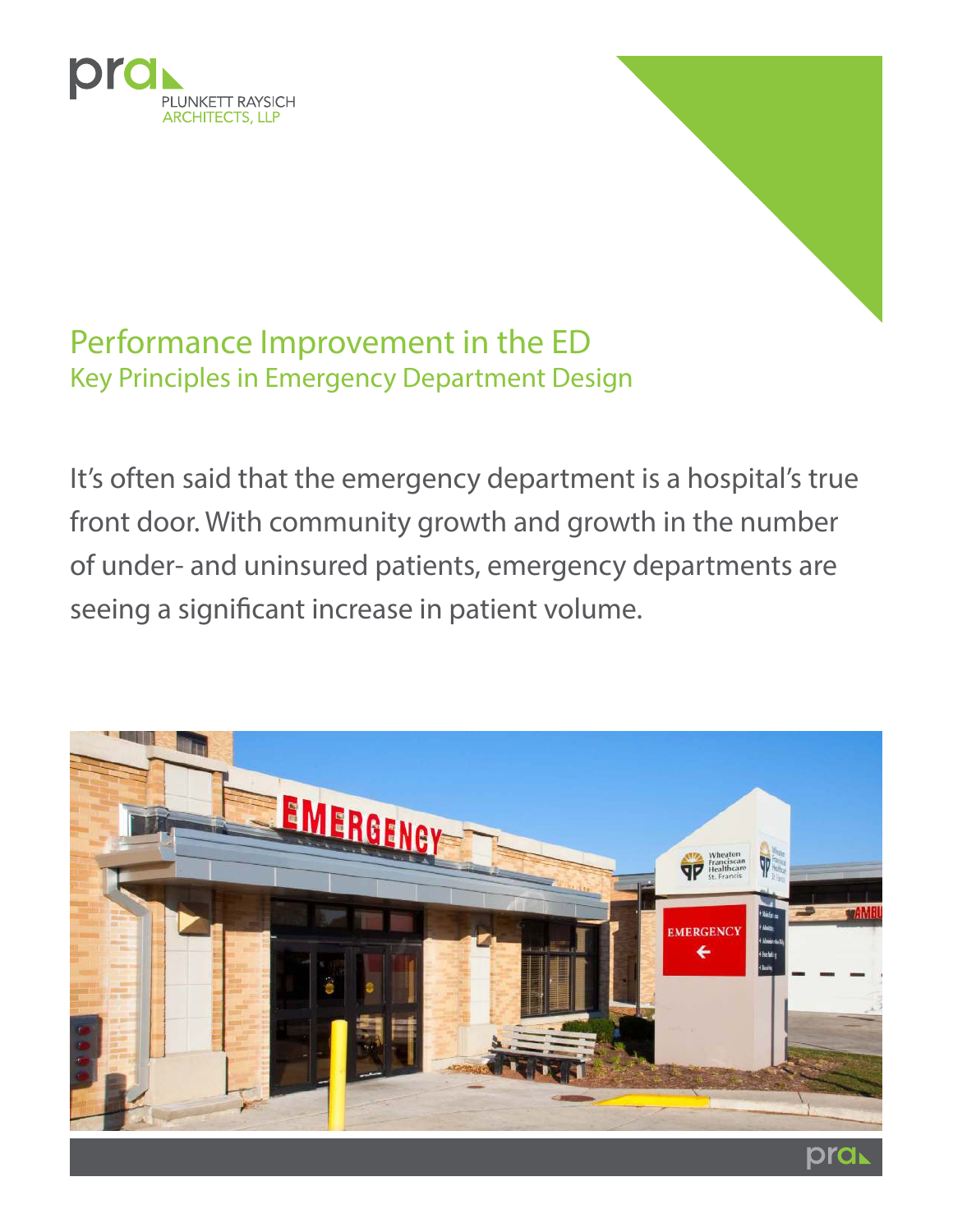#### **Responding to Change**

It's often said that the emergency department is a hospital's true front door. With community growth and growth in the number of under- and uninsured patients, emergency departments are seeing a significant increase in patient volume. Leading healthcare organizations are asking, "Can our emergency department provide the kind of care we'd like to deliver to our community?" and "Is the patient experience in our emergency department consistent with our healthcare brand promise?" In many cases, the answer leads to an investment in redesign of both care delivery processes and facilities.

#### **Key Design Principles for Today's Emergency Departments**

Emergency department performance is measured from the perspectives of its key stakeholders – the patients, staff and the healthcare organization. Innovative design considers all these different perspectives and the close relationship between process and physical space in healthcare delivery. Through its extensive experience with these projects in recent years, Plunkett Raysich Architects has identified several key principles in the design of state-of-the-art emergency departments:

#### **Decrease patient wait times/patients that leave without**

**being seen** – Streamline patient flow through the facility and the registration-to-treatment process to decrease the "timeto-doc." Keep patients moving forward, not going back to the waiting room.

**Create efficiencies for staff** – Streamline staff flow and



workload through design attention to patient flow, the location of patient treatment areas and interaction within the phases of care.

**Accommodate new technologies** – Increase space to accommodate use of new healthcare technologies

Emergency department performance is measured from the perspectives of its key stakeholders – the patients, staff and the healthcare organization.

within treatment rooms and imaging within the department.

**Increase safety for patients and staff** – Design the department with lockdown and monitoring features and separate and control entry to and exit from the department. Improve decontamination features to safely treat individual patients while

also keeping other patients, staff and the community safe. **Increase privacy for patients and staff** – Build in features that foster privacy for patients and staff when discussing patient care. Anticipate future growth and change– Flexibly design the department to grow, change and adapt easily to future community healthcare needs and practice protocols.

#### **The Value of Innovative Design**

Emergency department design concerns more than physical space. The design should support creation of the unique care environment envisioned by each healthcare organization. To that end, innovative emergency department design supports common business objectives, including:

- Improved patient care and safety.
- Improved patient experience.
- Increased staff retention and attraction.
- Attraction of increased philanthropic dollars.
- Support for the healthcare organization's brand in the community.

#### **Co-Design as a Best Practice**

Plunkett Raysich Architects' codesign process engages care

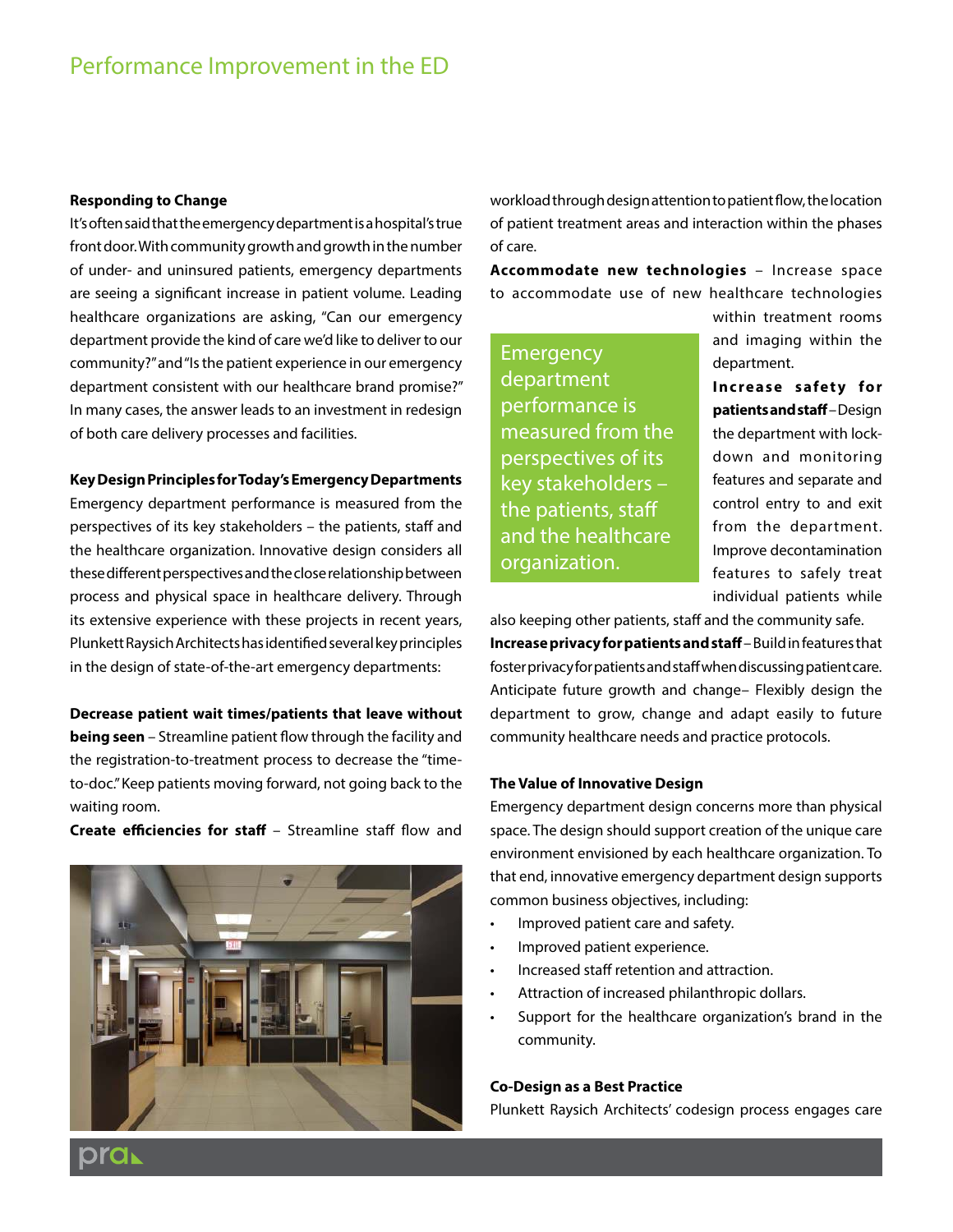

providers and other central stakeholders in planning and decision-making during the design process to determine emergency services. The cross-functional team begins the process with evaluation of the service delivery dynamics, use of the existing space and challenges and successes driven by the existing model of care. The team then moves into imaging and visioning lean practices and designing an improved care experience for patients and staff. They may tour other stateof-the-art facilities in this phase. From there, they develop consensus on key goals and design elements. Plunkett Raysich Architects' team members provide a design, with small-scale and life-size mock ups. The hospital staff tests the design and recommends changes prior to objective construction based on the establishments of performance metrics.

When care providers participate in planning and design decisions, they become champions of the new care delivery model that will flow from the design and physical space. The codesign process produces tangible results, such as:

- The design translates the hospital's vision for its patient experience into actuality.
- The design optimizes the care process and environment within the space and budget.
- The emergency department better represents the healthcare organization's brand and becomes a differentiator for that organization in the community.
- Emergency Department Design Case Studies
- The following case studies detail Plunkett Raysich Architects' use of innovative design principles and its codesign process in the renovation and expansion of emergency departments at three leading hospitals.

# **Beloit Health System – Beloit Memorial Hospital Emergency Department**

**Budget:** \$8,500,000 **Scope:** 11,200 sq.ft. renovation and 18,800 sq.ft. addition

#### **Project Overview**

In 2007, Beloit Memorial Hospital determined that its existing facility was not meeting the growing demand for emergency care in its community. Patient volumes increased over the prior decade at an average rate of 560 patients per year. The combination of patient increases with inadequately sized treatment areas and a slow registration process led to an increase in patient wait times. Patient satisfaction dropped, and the number of patients "Left Not Seen" increased by 262% in three years. The hospital embarked on a capital improvement project to improve patient outcomes, support family needs and create an environment of care that would retain and attract the best and brightest.

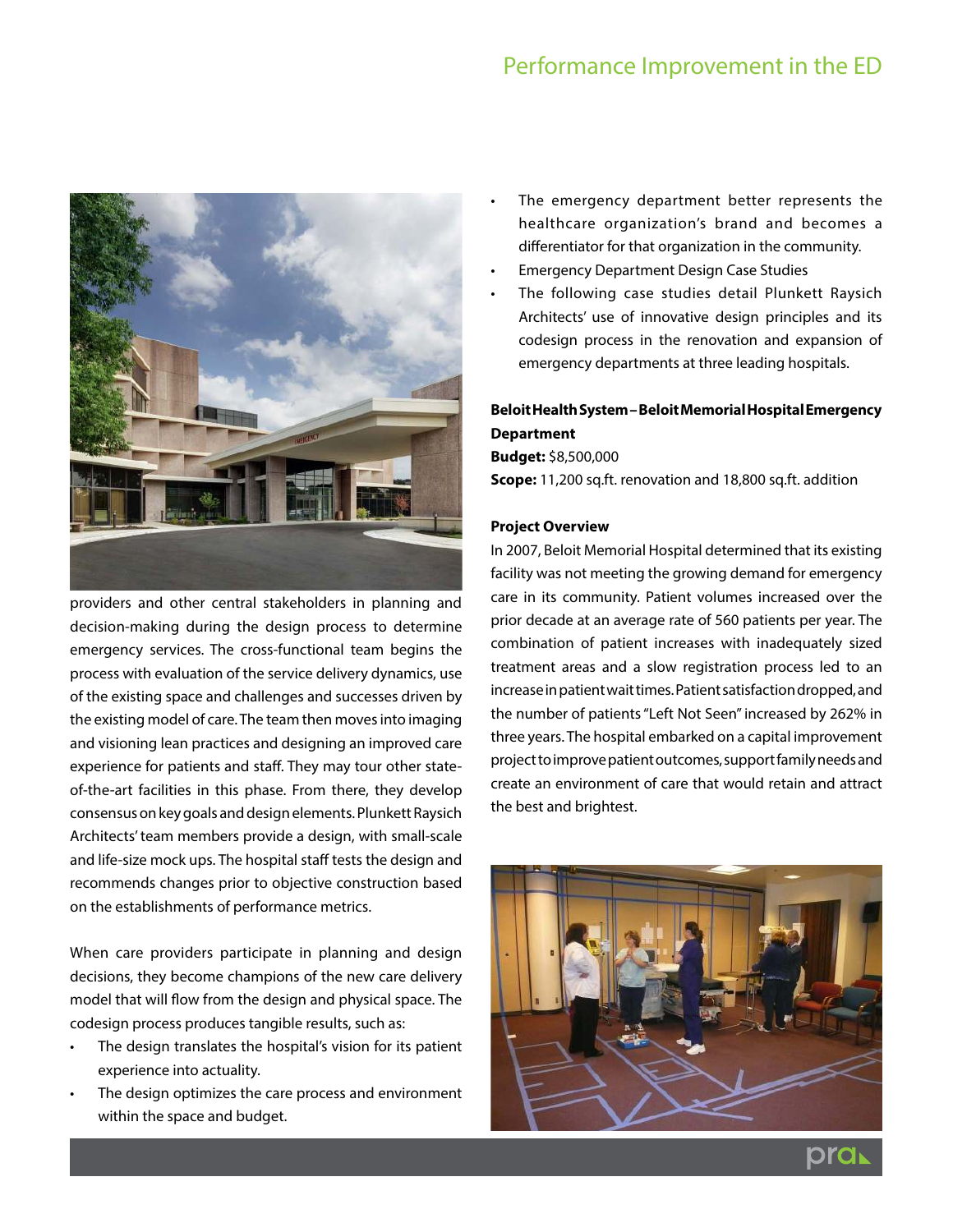Plunkett Raysich Architects partnered with Beloit Memorial Hospital managers, physicians, nurses, administration and support staff in a codesign process to create a healthcare environment that would respond to qualitative and quantitative performance measures. During the design process, the entire team toured emergency departments at three different hospitals to observe other methods of care delivery involving waiting, registration, triage and treatment. Armed with this experience, the team could better identify its own priorities and vision of care for the community. The team established the following key project drivers:

- Timely delivery of care
- Patient privacy
- Technology/clinical excellence
- Safe environment
- Compassionate care
- Comfortable environment

The team also developed a project vision statement to summarize the goal of the emergency department: "A Center of Excellence that Exceeds Patient Expectations."

#### **Design Solution**

Through the codesign process, the hospital staff was integral to the development, shape and implementation of their new facility. The staff engaged in "puzzle play" to develop the proper adjacencies and flow. With the design staff, they tested new layouts, were able to visualize plan alterations during the design meetings and make collaborative decisions to improve and maintain the project drivers.

As treatment room design evolved, the team tested the design in a live mock-up to ensure that all equipment, casework, plumbing/medical gas and electrical locations met their requirements and could be experienced in real time. This enabled all hospital service lines to experience the proposed treatment/trauma room design and make any necessary changes prior to construction. As construction proceeded, a treatment room was mocked-up again for final review prior to rough-in of utilities. Once the design was approved, all other

rooms could be constructed with minimal concern for changes.

#### **Reducing "time-to-doc"**

The team put great effort into reviewing and streamlining the registration and triage process to improve this key element of service. With the new design, patients continually move forward toward treatment and never return to the waiting area. The new process ensures that patients receive diagnosis and treatment more efficiently.

The original department featured private and semi-private treatment rooms. With the new design, patients are taken to different treatment suites depending on acuity. This allows for improved treatment of all patients and a separation of highacuity patients from low-acuity patients or children. The main trauma suite consists of four treatment rooms, three specialty treatment rooms, two behavioral treatment rooms and two trauma rooms, but as patient census grows, the department can flex into the adjacent suite, which contains 10 additional treatment rooms.

### **The project provided the hospital and community with essential features:**

- 12 additional treatment areas
- Direct access to a digital X-ray and CT scan room within



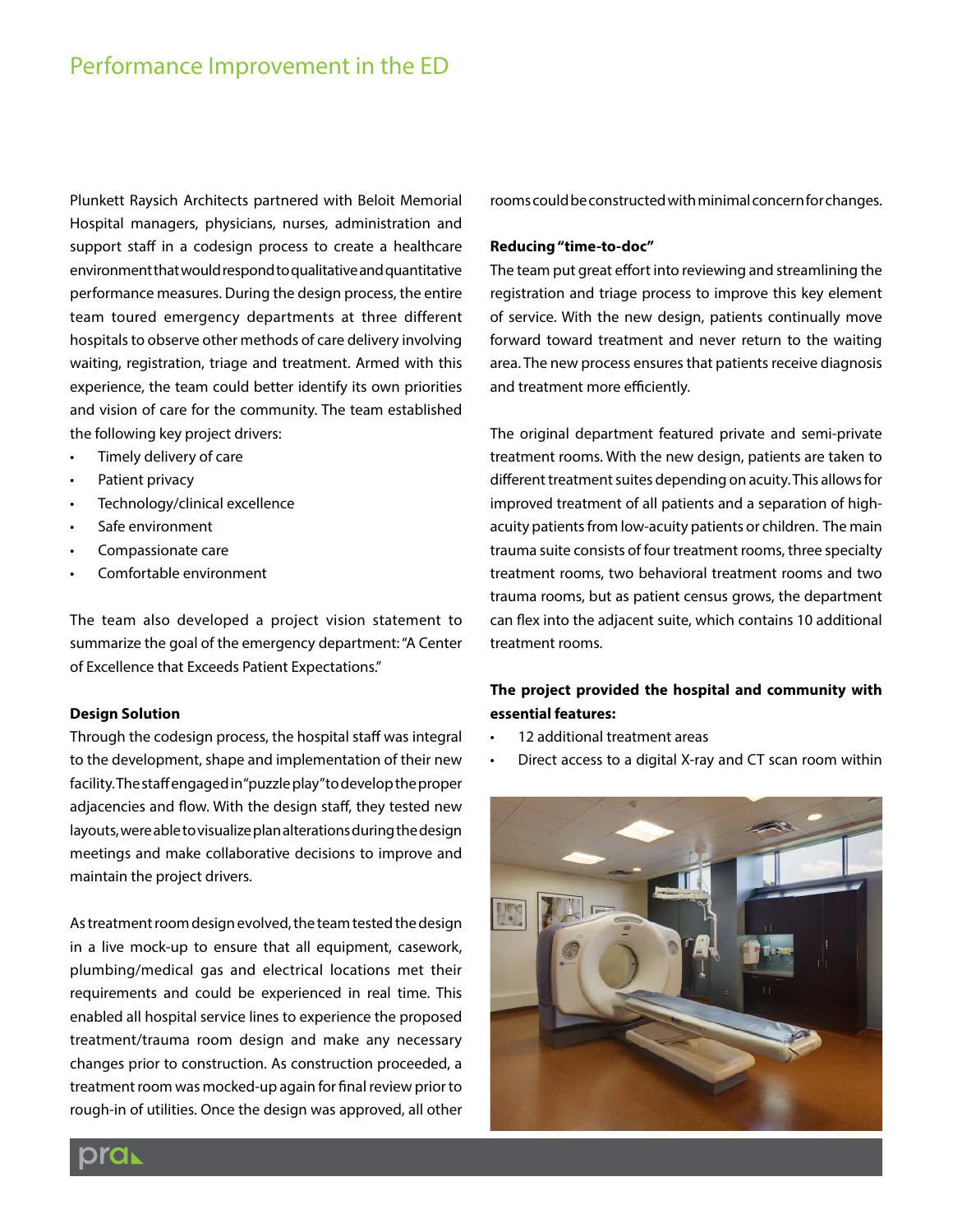the trauma suite

- Access to laboratory and quick turn-around of tests via a new pneumatic tube system, which allows for quicker diagnosis and treatment
- New six-ambulance garage

#### **Proven Results**

Within a year of completion, Plunkett Raysich Architects conducted a post-occupancy evaluation to benchmark performance measures that affect patients, families and staff. The study revealed the positive impact of the new emergency services department:

- 36% decrease in patients spending six or more hours in the emergency department
- 64% reduction in the percent of patients "left not seen/ triaged not seen"
- Elimination of the need for ambulances to stage outside, waiting for access
- Staff satisfaction has improved within the new department and is attributed to the following items:
	- Flexibility
	- Treatment room size
	- Improved patient and staff privacy
	- Aesthetics
	- Ambulance garage

# **Wheaton Franciscan Healthcare – All Saints Emergency Department**

**Budget:** \$21,825,000

**Project Scope:** 40,835 sq.ft. of a 216,000 sq.ft. hospital addition

#### **Project Overview**

Wheaton Franciscan Healthcare – All Saints consolidated emergency services at St. Luke's and St. Mary's Hospitals into a state-of-the-art department capable of handling 70,000 patient visits annually. Located in Racine, the existing emergency departments at both hospitals had become inadequate, and the improvements dovetailed with an extensive new addition at St. Mary's. Emergency services would be housed on the first floor, leaving the floors above for a new cardiovascular

institute. With this addition, St. Mary's could better serve the entire community and become a new destination for healthcare. **Wheaton Franciscan Healthcare had several goals for its new emergency services facility, including:**

- Improve patient experience by improving patient and staff flow and access
- Reduce "time to doc" to allow for improved treatment response
- Provide proper separation between ambulance and walkin traffic
- Improve turn-around for lab and radiographic services
- Create a safer environment for patients and staff
- Improve privacy for patients and families
- Provide diagnosis areas for potential cardiac patients
- Provide appropriate hazardous material decontamination services

#### **Design Solution**

Plunkett Raysich Architects partnered with Wheaton Franciscan Healthcare in a codesign process that involved nursing,

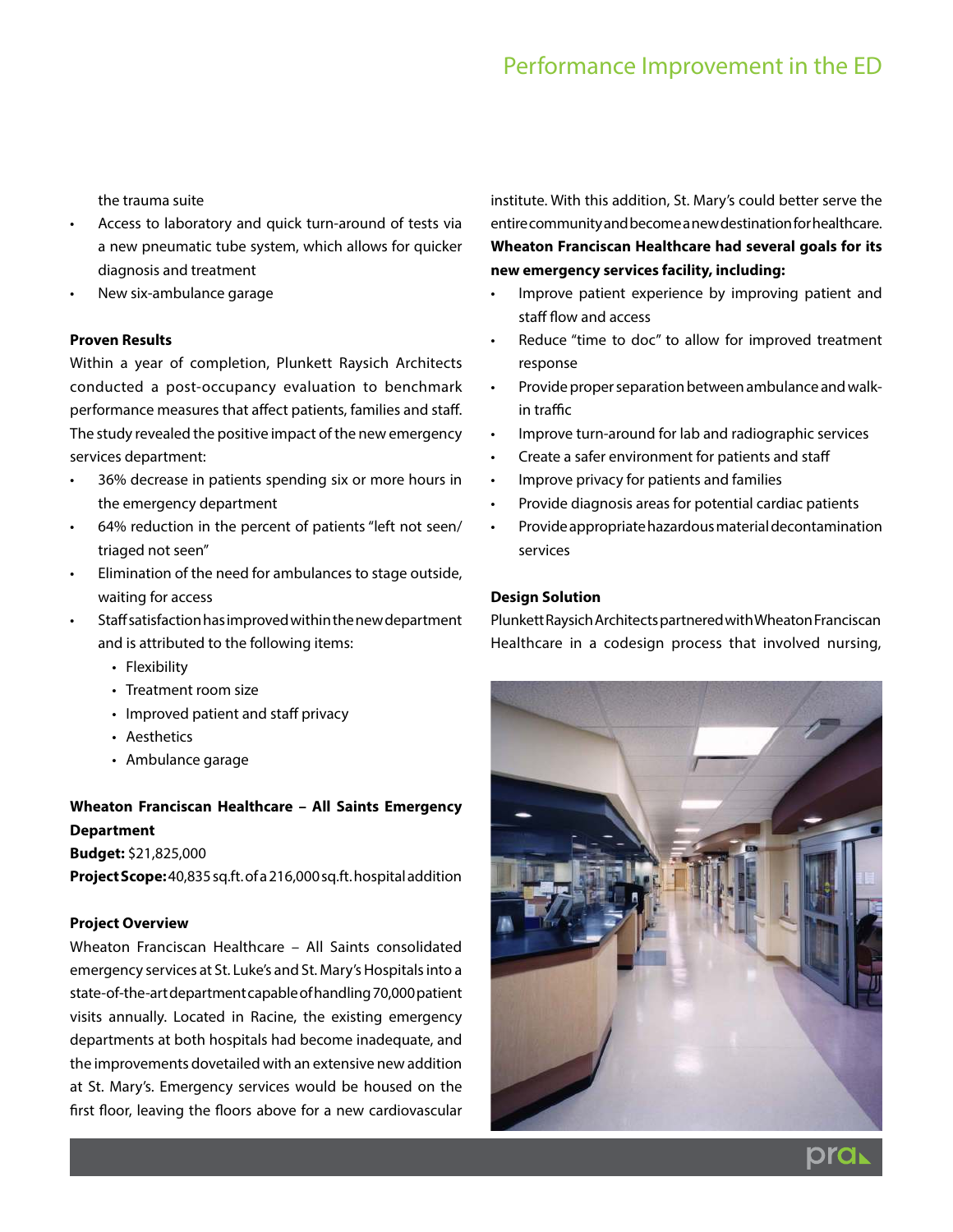# Performance Improvement in the ED

physician, EMS, registration, security, infectious control, Flightfor-Life and administration staff to create a facility that could better serve the current and future healthcare needs of the community.

Through the codesign process, the team evaluated the flow of patients, staff and services in the existing departments, noting differences between the two campuses. The process enabled the team to identify its best practices and the causes of bottlenecks and other challenges within the existing care delivery model. Using this information, the team collaborated on a design that supported its goals.

#### **Reducing "time to doc"**

Plunkett Raysich Architects divided the department into key blocks of treatment areas. Patients are triaged in one of three rooms and then taken to the appropriate treatment area. The fast-track suite contains eight treatment rooms, including two airborne isolation rooms and two pediatric treatment rooms. The trauma suite includes 14 acute care treatment rooms and eight trauma rooms. Each suite has direct access to the lab and the radiographic X-ray room.

Improving staff access and flow, Plunkett Raysich Architects designed the room-type alignment and adjacencies based on current nursing staff ratios of two acute rooms and one trauma room per nurse. All rooms allow for direct supervision of staff from primary work stations. In addition, the department was developed into two suites to allow it to flex up based on changing patient census.

## **Additional design features that also aligned with project goals are:**

- Separation of walk-in traffic from ambulance/EMS traffic by designing a "front door" and "back door" on opposite sides of facility. Secured access is provided to the ambulance garage to maintain order yet allow easy access by EMS.
- All patient treatment rooms are private and feature private toilet facilities for greater privacy and reduced risk of infection.
- 12-bed unit for observation of patients with potential cardiac concerns while testing is performed, which freed up needed treatment rooms and inpatient beds
- Direct access to laboratory services within the department and two dedicated X-ray rooms, with planned future access to a 64-slice CT Scan room
- Lock-down capabilities for the department and a security suite directly adjacent to the 24/7 entry for direct supervision
- Dedicated behavioral treatment room suite with direct supervision work areas
- Decontamination room with separate access from the exterior of the building, custom showers, an holding tank for contaminated materials and direct access to treatment rooms once decontamination is complete, therefore separating patient types to eliminate cross-contamination.
- Rooftop helipad for more secure and safe arrival/ departure to the healthcare campus and ideal access to the department via dedicated elevator.

#### **Proven Results**

**•** 

Wheaton Franciscan Healthcare earned the HealthGrades® 2010 Emergency Medicine Excellence Award.

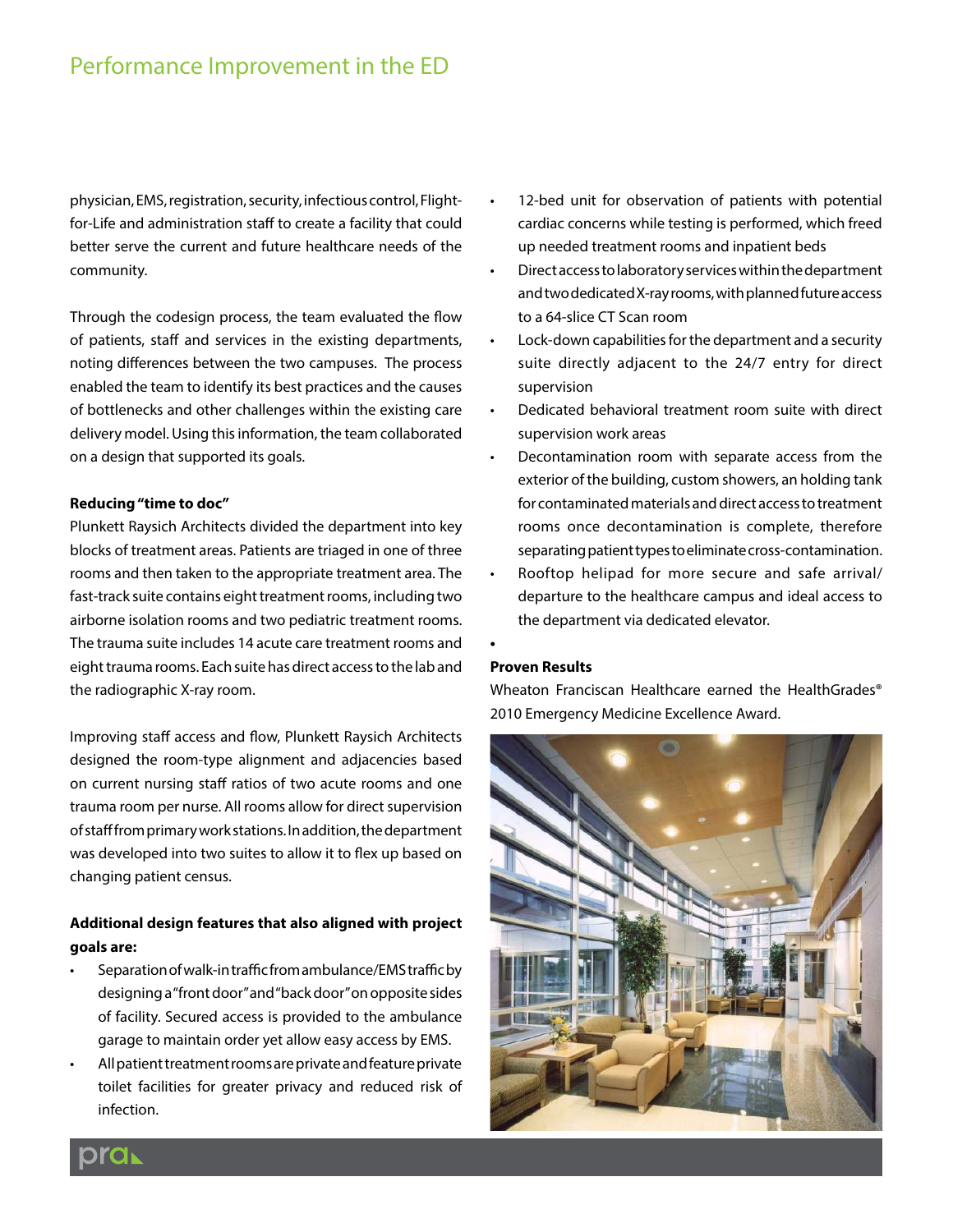# **Wheaton Franciscan Healthcare – St. Francis Hospital Emergency Department**

**Budget:** \$3,200,000

**Project Scope:** 6,800 sq.ft. renovation and 8,900 sq.ft. of addition

#### **Project Overview**

Plunkett Raysich Architects partnered on design and renovation of the emergency department at St. Francis Hospital in Milwaukee in 1976 and 1995. Due to previous agreements, the site had limited expansion opportunities, and the 1976 ambulance garage design had been maintained over the years. As a result, St. Francis hospital's ambulance garage did not keep pace with the needs or sizes of the current EMS equipment, and the existing waiting, triage and registration areas could not adequately meet the needs of the patients or staff.

# **Wheaton Franciscan Healthcare ventured into a renovation/ addition of the emergency services facility at St. Francis, with several goals:**

- Improve patient experience by improving patient and staff flow
- Reduce "time to doc" to allow for improved treatment response
- Provide proper separation between ambulance and walkin traffic
- Create a safer environment for patients and staff
- Improve hazardous material decontamination services

#### **Design Solution**

Plunkett Raysich Architects partnered with Wheaton Franciscan Healthcare in a codesign process that involved nursing, physician, EMS, registration, security, infectious control and administration staff to create a facility that aligned with the current and projected community healthcare needs. The team evaluated the use of the existing space and ways the culture, methods and protocols of the department had changed since the last renovation. The team then collaborated on a design to support its new goals.



As agreements with the adjacent building owners had recently changed, Plunkett Raysich Architects requested the ability to investigate the impact of this change on the hospital's emergency care services. The result was further expansion of the department to allow emergency services flexibility it needed, as well as space for a dedicated fast-track suite to speed care for patients based on their level of acuity.

#### **Design features essential to the goals:**

- The original ambulance garage was re-purposed for a new waiting room, with large windows in place of the original ambulance bay doors. By using the original garage during the initial phases of construction, disruption in the department was reduced, and patients could enter the facility without being affected by the cold winter.
- More direct paths to the central elevators and cafeteria were created for improved visitor access to main hospital after hours.
- Lock-down capabilities for the department and a security suite directly adjacent to the 24/7 entry for direct supervision
- Dedicated behavioral treatment rooms with the ability to